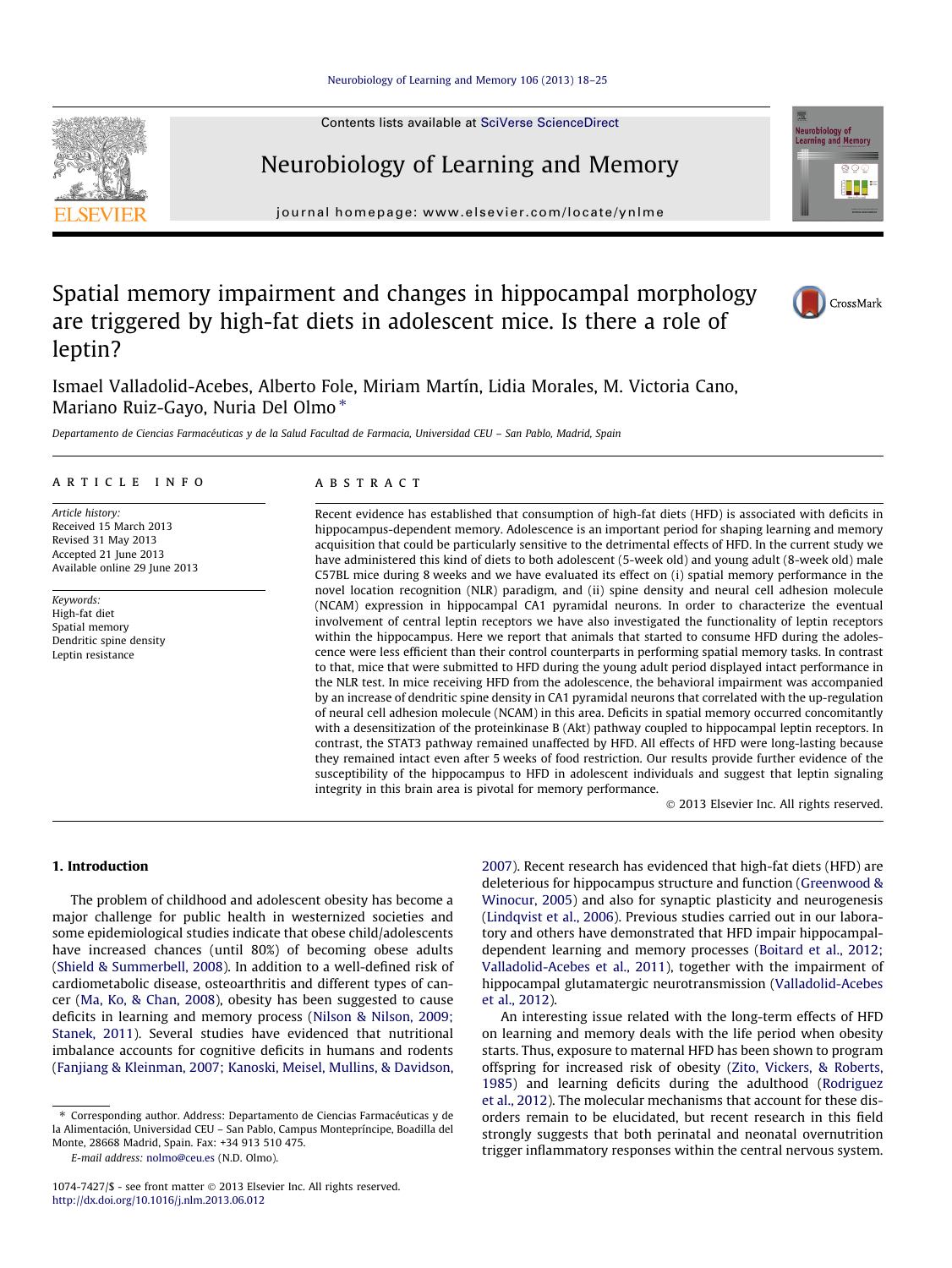This event has been demonstrated to be integral to obesity physiopathology ([Rother et al., 2012; Sharpe, Pilotte, Mitchell, & De Sou](#page--1-0)[za, 1991; Tapia-Gonzalez et al., 2011](#page--1-0)) and might account for learning deficits.

The link between obesity and cognitive dysfunction in humans remains poorly characterized and comprehensive epidemiological studies are mandatory to better identify the eventual co-morbidity between obesity and learning deficits ([Sellbom & Gunstad, 2012\)](#page--1-0). Otherwise, basic aspects concerning (i) the neural mechanisms altered by obesogenic diets and leading to learning/memory impairment, and (ii) the age at which learning circuits are more sensitive to this kind of diets remain unexplored.

To address this issue we have investigated the influence of HFD, given either to adolescent (5-week old) or young adult (8-week old) mice, on learning performance and hippocampus morphology. In order to explore eventual changes of synaptic connectivity, we have analyzed the morphology of CA1 neurons by quantifying dendritic spine density in these cells as well as the density of neural cell adhesion molecule (NCAM). Because the most prominent endocrine change triggered by short-term HFD is hyperleptinemia, and leptin has been shown to drive synaptic plasticity within the hippocampus [\(Irving, Wallace, Durakoglugil, & Harvey, 2006](#page--1-0)), we have also investigated the effect of these diets on leptin receptor responsiveness in this brain area.

#### 2. Material and methods

## 2.1. Dietary treatment

# 2.1.1. Experiment 1

Five-week old C57BL/6J male mice (CRIFA, Barcelona, Spain) weighing 16–18 g were housed under 12-h light/12-h dark cycle, in a temperature-controlled room  $(22 \text{ }^{\circ}C)$ . The investigation conforms to the Guide for the Care and Use of Laboratory Animals published by European Communities Council Directive (86/609/EEC) and it was approved by the Ethics Committee of the Universidad CEU-San Pablo (SAF2011-25300). Animals were divided in two groups ( $n = 12$  per group) with similar average body weight (BW), housed four per cage, and assigned (free access) either to a standard chow or to a high-fat diet (HFD, D12451, 45% kcal from fat, 35% kcal from carbohydrates, and 20% kcal protein; 4.73 kcal/ g; Test Diet Limited BCM IPS Ltd, UK) for 8 weeks. BW and food intake were monitored once a week. These groups will be referred as Control ad libitum  $5+8$  (Control-al<sub>5+8</sub>) and HFD ad libitum5 + 8 (HFD- $al_{5+8}$ ), respectively.

## 2.1.2. Experiment 2

In this assay, 5-week old animals received the same treatment than mice in experiment 1 but, after 8-week HFD, mice were food-restricted (FR) during five additional weeks. During food restriction, mice ( $n = 12$  per group) were maintained with the same diet but only received 70% chow consumed during the last freefeeding day  $(3.10 \pm 0.02 \text{ g/day}$  for control animals and  $2.62 \pm 0.02$  g/day for HFD animals) and were maintained under these conditions until the final of the study. BW of FR mice was stabilized around 90% BW raised after 8-week dietary treatment. These groups will be referred as Control- $FR_{5+8+5}$  and HFD- $FR_{5+8+5}$ . This assay was designed in order to analyze the influence of caloric content vs. diet composition in our experimental paradigm.

## 2.1.3. Experiment 3

In this case, 8-week old mice (8-week old;  $n = 15$  per group) were given free-access to HFD during 8 weeks. These groups will be referred as Control- $al_{8+8}$  and HFD- $al_{8+8}$ .

#### 2.2. Novel object location recognition protocol

Experiments were carried out in an adapted version for mice of the novel location recognition (NLR) task used by [Barker, Bird, Alex](#page--1-0)[ander, and Warburton \(2007\).](#page--1-0) The hippocampus-dependent objectlocation memory task exploits the observation that mice prefer to explore an object when its relative position in a box is changed vs. a previous experience [\(Save, Poucet, Foreman, & Buhot, 1992](#page--1-0)). The NLR test was chosen because it is specifically hippocampal-dependent ([Barker et al., 2007\)](#page--1-0) and also because this test has been shown to be less stressful that other experimental paradigms used to evaluate learning performance ([Lucas, Chen, & Richter-Levin, 2013](#page--1-0)). Assays were carried out in a black open-field box made of wood (25 cm long  $\times$  25 cm wide  $\times$  25 cm high). The stimuli presented were identical copies of objects composed of Lego pieces (Lego UK, Slough, UK) and heavy enough to avoid displacement during testing. Animals did not receive any external cues during testing. The test was organized in three sessions: (i) During the ''exploration session'' animals were allowed (10 min) to freely explore the box that contained two objects, each placed 5 cm from top left and right corners. One of them was presented always in the same position and the other one was presented in changing positions. These objects will be referred from now as familiar (F) and novel (N) objects, respectively. Animals were always introduced in the box with one's back to the object and were returned to their home cage after the session. (ii) Two ''retention sessions'' were performed 1- and 24-h after the "exploration session". In this case animals were allowed to re-explore the cage during 5 min. During the first retention session (1 h after exploration session), object F remained in identical position than in the ''exploration session'' but object N was presented 5 cm from the bottom right corner. (iii) In the second retention session (24 after the first retention session), animals were allowed to explore the box during a 5-min period, but N was now presented 5 cm from the bottom left corner.

Mice activity was registered and analyzed by a video tracking system (Smart 2.5.21 Polivalent VTS, Panlab Harvard Apparatus, USA). In all sessions, the time interacting with objects (IT) and the number of interactions (IN) with each object were quantified. A single interaction was counted when the animal approached at least 2 cm to the object. Discrimination ratios, ITDr and INDr, were calculated as ITDr =  $IT_N/IT_{N+F}$  and INDr =  $IN_N/IN_{N+F}$ , respectively. We considered that a spatial discrimination was consistent when both ITDr and INDr were >0.5 in the retention sessions. Animals showing preference for any location during the exploration session were eliminated. The final number of animals per group was  $n = 12$ (Control-al<sub>5+8</sub>, HFD-al<sub>5+8</sub> and HFD-FR<sub>5+8+5</sub> groups),  $n = 8$  (Control- $FR_{5+8+5}$ ),  $n = 10$  (Control-al<sub>8+8</sub>) and  $n = 15$  (HFD-al<sub>8+8</sub>).

# 2.3. Plasma biochemistry

Plasma biochemistry was analyzed to assess the influence of the dietary treatment on plasma leptin and to calculate HOMA indexes. Groups of animals undergoing identical dietary treatment than the above mentioned were decapitated at 12 pm, after 4 h fasting, and their plasmas assayed for glucose (Glucose Trinder method; Roche, Barcelona, Spain), insulin (EIA, Mercodia, Uppsala, Sweden) and leptin (RIA, Linco Research, St. Charles, MO).  $N = 8$  (Control-al<sub>5+8</sub>) and HFD- $al_{5+8}$  groups),  $n = 12$  (Control-FR<sub>5+8+5</sub> and HFD-FR<sub>5+8+5</sub> groups),  $n = 5$  (Control-al<sub>8+8</sub>), and  $n = 7$  (HFD-al<sub>8+8</sub>).

## 2.4. Dendritic spine histochemistry

After behavior assays, four animals of each experimental group (chosen randomly) were perfused transcardially with 4% paraformaldehyde and then hippocampi dissected and prepared for silver staining [\(Arellano, Benavides-Piccione, De Felipe, & Yuste, 2007;](#page--1-0)